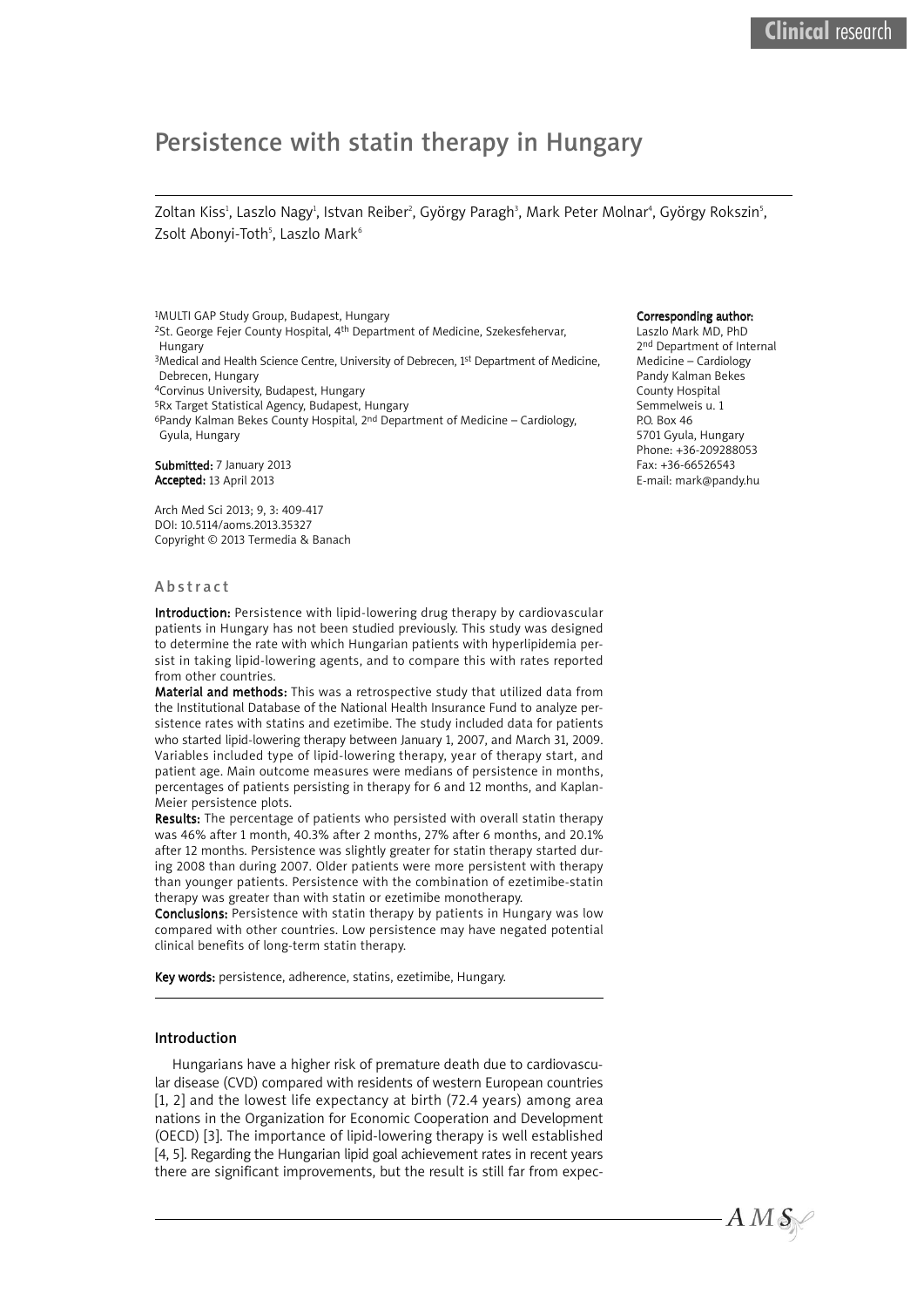tations [6-8]. In a 2007 summary of 14 key clinical trials of lipid lowering conducted since 2004 and involving 90 056 individuals [9]. Ray *et al*. determined that statin therapy was safe and significantly reduced the cardiovascular endpoints. Furthermore, a recent meta-analysis of data from 170 000 participants in 26 randomized trials of statin therapy demonstrated that more intensive lowering of lowdensity lipoprotein cholesterol (LDL-C) safely produced significant further reductions (15%; 95% confidence interval (CI) 11-18; *p* < 0.0001) in major vascular events, with no evidence of a threshold within the cholesterol range studies below which further reductions did not result in incremental reductions in CVD risk [10]. Even among those attaining 1.8 mmol/l or lower with a standard statin regimen, further reduction yielded benefit (relative risk (RR) 0.63, 99% CI 0.41-0.95; *p* = 0.004).

International clinical trials have shown that the optimal cardiovascular advantages of statin therapy are achieved only with the patient's long-term persistence (i.e., continuing the treatment for the prescribed duration) and adherence (i.e., extent of conformity with the prescribed timing, dosage, and frequency of a regimen) [11, 12]. The earliest point in some trials at which patients who persisted with active therapy began to experience cardiovascular advantages of statin compared with placebo therapy (the point of visual divergence – PVD) [13] was at 6 [14] or 12 months of therapy [15]. In a study that assessed patient adherence just after hospitalization, Ho *et al*. found that patients who discontinued statin therapy 1 month after initiation following an acute myocardial infarction had significantly lower 1-year survival compared with those who continued with statin therapy [16].

Lack of persistence with medications in general, and with statin therapy in particular, remains a widespread problem worldwide [17-19]. Several decades of research indicate that up to 20% of all patients do not fill a new prescription, regardless of diagnosis, and approximately one half of those who do fill a new prescription discontinue therapy in the first 6 months [20]. Up to 69% of all medication-related hospital admissions are due to suboptimal medication adherence [19]. Lack of persistence with statin therapy in particular has been associated with increased cardiovascular events (odds ratio (OR) 1.40, 95% CI 1.35-1.45 in primary prevention; OR 1.59, 95% CI 1.51-1.68 in secondary prevention) and increased all-cause mortality (hazard ratio (HR) 1.25, 95% CI 1.09-1.42; *p* = 0.001) [17, 18, 21-23]. In addition, statin therapy of insufficient persistence is associated with higher hospitalization rates and total direct healthcare costs compared with good adherence to therapy over the first 2 years of use [24].

Potential barriers to filling and adhering to prescription treatments include the presence of psychological disorders (e.g. depression) or cognitive impairment; adverse effects, costs (and copayment status), and complexity of medication regimens; patients' lack of insight into their illnesses and/or belief in the benefits of their treatments; and poor provider-patient relationships, such as inadequate follow-up or treatment planning and/or missed appointments; and logistical issues such as transportation problems/inconvenience/long pharmacy wait times, and/or having a sufficient supply of medications at home [19, 25].

Currently, only a few studies address persistence with statin therapy, the degree to which this therapy contributes to reduction of cardiovascular events, or effects of the National Health Insurance Fund payments for statin therapy on improving the health of the general population in Hungary [26].

We undertook the current study to determine persistence with statin therapy of Hungarian patients with hypercholesterolemia, and to compare this with persistence of therapy in other countries. The study examined general persistence, as well as persistence with initial therapy and persistence with therapies containing ezetimibe in certain groups. The study also evaluated the influence of statin, age, and geographic location on persistence.

## Material and methods

This was a retrospective study of data maintained in the drug-dispensing database of the Hungarian National Health Insurance Fund, which contains prescription data for all patients receiving health insurance subsidies. The study included data for all patients of any age and either sex who started lipidlowering therapy with a statin, ezetimibe, or a combination of a statin and ezetimibe between January 1, 2007, and March 31, 2009. To help ensure that only patients who began therapy during this period were included, data for any patient who received such therapy in 2006 were excluded. Data were also excluded for patients who received a combination of a statin and any lipid-lowering drug other than ezetimibe on the initial day of therapy, and for patients who died during the period of the study. The follow-up period was between 4 and 31 months depending on the beginning of the therapy.

Data analyses were conducted according to the year during which therapy was started, the active ingredient and strength of the product(s) initially dispensed, and patient age and residence. Diagnostic data were limited to the International Classification of Diseases (ICD) code written on prescriptions, limiting the ability to determine whether therapy was aimed at primary or secondary prevention. On the basis of national therapeutic guidelines, however, it could be assumed that atorvastatin 80 mg and ezetimibe were prescribed only for secondary prevention.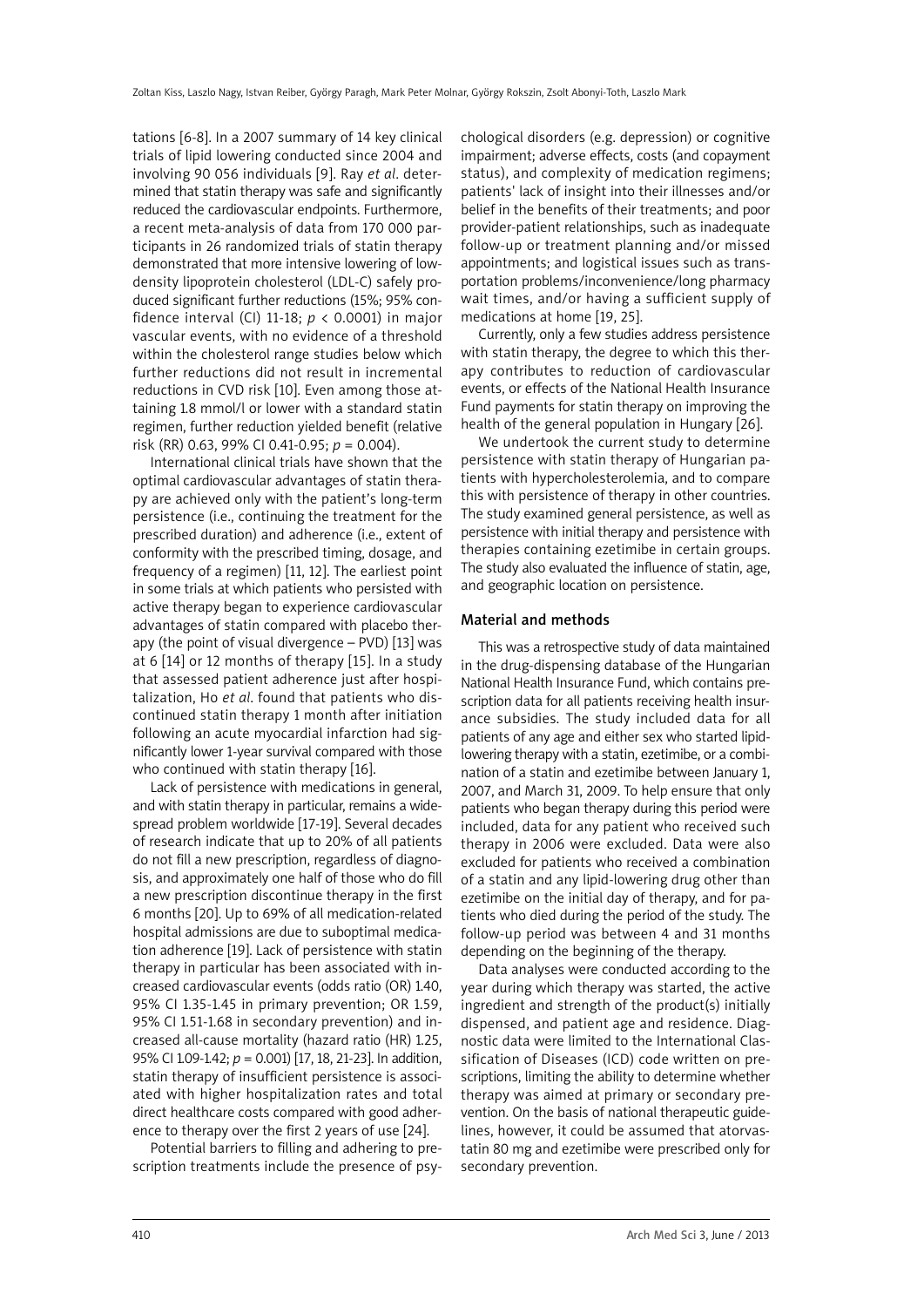In determining persistence, the first dispensing of a prescription was considered the start of study therapy. We considered therapy to have been discontinued if a patient did not obtain a replenishment of drug for at least 60 days (the "grace period"), according to the recommendation of the International Society of Pharmacoeconomics and Outcomes Research (ISPOR) [19]. An additional analysis was conducted for all patients treated with a statin using a grace period of 180 days. Data were examined and results reported in 1-month units; a month is the shortest time span for which the National Health Insurance Fund provides data. We attempted to determine the end of the therapy as accurately as possible by estimating the patient's actual use of an agent, assuming that, from the first prescription, a patient would have taken one tablet daily. Starting with the second prescription, we calculated how many days of therapy would have been possible with the number of tablets purchased to that date.

Study analyses were performed only for those patients whose consumption of tablets was calculated to be 0.75 to 1.25 times the number prescribed (calculated from the number of tablets dispensed and the time periods over which the tablets were dispensed). By doing so, small fluctuations could be excluded, which might be caused by interruption of therapy or patient stockpiling of drugs. In calculating general or total statin persistence, all statin products were considered together, disregarding switches to a different drug or a different dosage of the same drug.

For treatment groups other than the total statin group, we considered that initial therapy was terminated when a patient had a 60-day period during which the initial therapy was no longer taken exactly as prescribed, even if the patient then took a drug that was similar to the initial drug (e.g., atorvastatin or simvastatin-ezetimibe fixed combination instead of simvastatin), used the initial drug subsequently, or took a product with the same active ingredient as the initial drug but with a different dosage. For these specific groups, we therefore determined duration of persistence with the initially prescribed drug regimen, even though the prescription might have changed. The total statin group consisted of all patients who continued with any statin at any dose, while groups of users of individual statins consisted of only those who remained on the initially prescribed statin and dosage.

The National Health Insurance Fund database enabled us to study ezetimibe therapy, whether it consisted of ezetimibe monotherapy, ezetimibestatin fixed combination therapy, or therapy with ezetimibe plus a statin as separate products. We calculated the length of therapy from the first purchase of ezetimibe to the completion of the ezetimibe therapy, regardless of when the ezetimibe therapy was started. The start of ezetimibe therapy was not necessarily simultaneous with the start of statin therapy.

## Statistical analysis

Survival analysis methods were used to assess persistence; censored data necessary for analyses were available. Survival curves were constructed according to Kaplan-Meier analysis (unadjusted); the ratio of patients still receiving therapy from month to month was calculated. Observations were censored when a person died or became institutionalized, or when the end of the study period was reached. We determined the medians of persistence and their 95% CIs. The medians of persistence in different groups were compared with the Peto-Wilcoxon test.

## Results

A total of 459 034 patients started on any statin therapy: 188 245 in 2007 and 209 716 in 2008 (Table I). Therapy was initiated with atorvastatin in 277 378 patients, simvastatin in 120 921, and rosuvastatin in 19 687. Therapy was initiated with ezetimibe in 8893 patients: ezetimibe monotherapy in 2112, ezetimibe plus a statin in 2044, and a fixedcombination ezetimibe-statin product in 5145. Age groupings of patients ranged from < 20 (*n* = 2568) to ≥ 70 years ( $n = 101301$ ).

In the total group of patients who received statin therapy, 54% discontinued during the first month, based on a grace period of 60 days. During the second month, 40.3% of patients were still receiving statin-based lipid-lowering treatment (Figure 1). This percentage decreased to 27% at 6 months and to 20.1% at the end of the first year (Table I). Because of the high degree of erosion (54%) during the first month, an analysis was conducted based on a grace period of 180 days and yielded 27% persistence after 12 months. From the total 459 034 patients in 5590 cases there were enough data about a former myocardial infarction or percutaneous coronary intervention in the database. In these cases the persistence at 1 month was 76%, at 6 months 61%, and at 12 months 50%. These are favorable data, but not absolute. The real secondary prevention population might be higher.

During the first year of therapy, persistence for all statin therapy started in 2008 was slightly greater than for therapy started in 2007. During no month was the difference between years as much as 4%. Therefore, although the difference between the median persistence of therapies started in 2007 and 2008 was statistically significant (*p* < 0.001), it was not deemed clinically relevant.

The median persistence for atorvastatin and simvastatin was 1 month, and for rosuvastatin it was 2 months (Table I); differences were statistically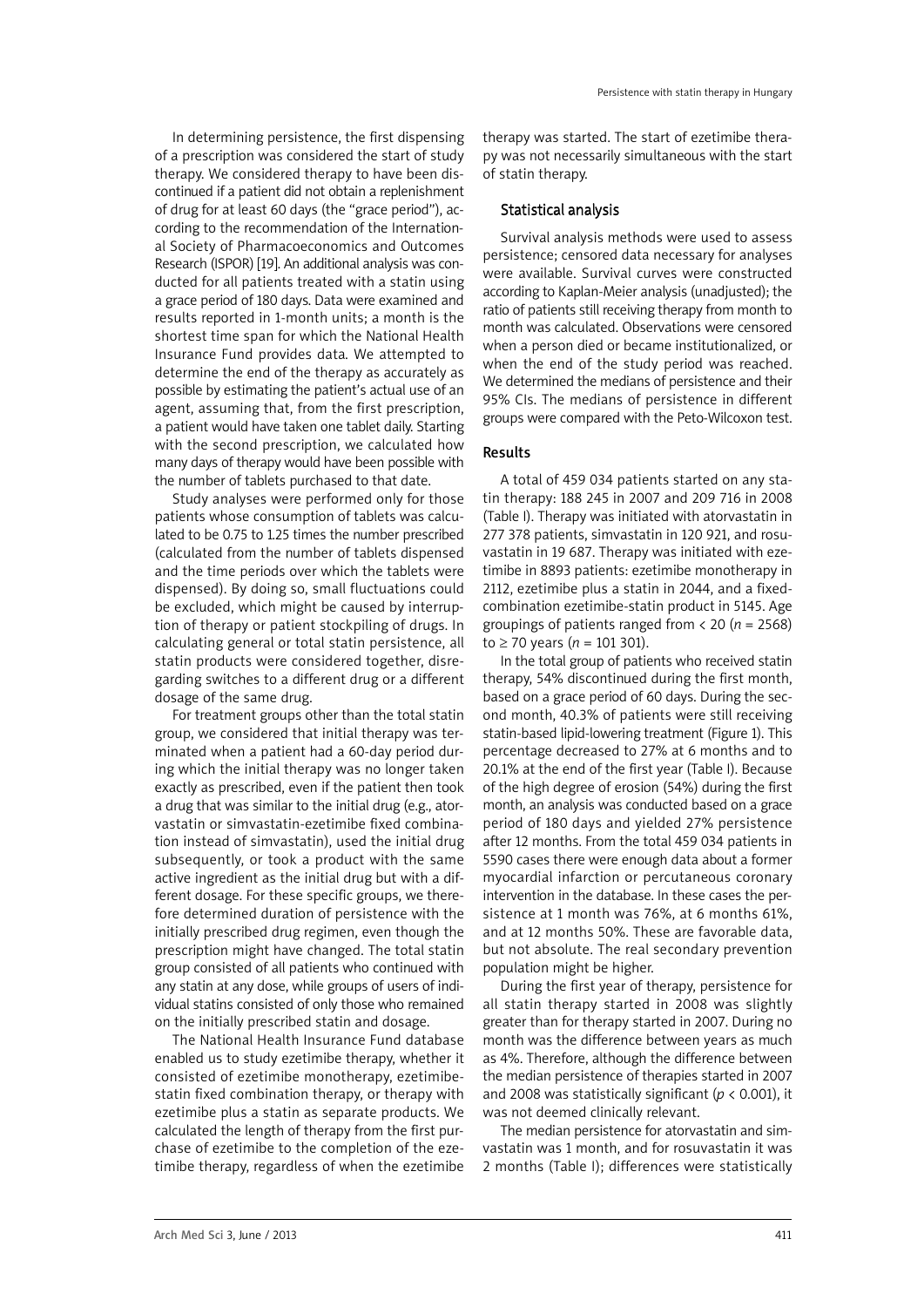Zoltan Kiss, Laszlo Nagy, Istvan Reiber, György Paragh, Mark Peter Molnar, György Rokszin, Zsolt Abonyi-Toth, Laszlo Mark

Table I. Groupings of patients by therapy, age, and geographic location, with numbers, median months of persistence, and persistence percentages at 6 and 12 months

| Group                                   | Number of<br>patients | Persistence median in months<br>(95% confidence interval) | Percentage of patients<br>persisting in therapy<br>at 6 and 12 months |
|-----------------------------------------|-----------------------|-----------------------------------------------------------|-----------------------------------------------------------------------|
| All (or total) statins*                 |                       |                                                           |                                                                       |
| All patients receiving statin therapy   | 459034                | 1(1.1)                                                    | 27%, 20.1%                                                            |
| 2007 start of statin therapy            | 188245                | 1(1.1)                                                    | 25.4%, 20.3%                                                          |
| 2008 start of statin therapy            | 209716                | 1(1.1)                                                    | 27.4%, 19.9%                                                          |
| Individual statin therapies**           |                       |                                                           |                                                                       |
| Atorvastatin, all                       | 277378                | 1(1.1)                                                    | 27.3%, 20.9%                                                          |
| Atorvastatin 10 mg                      | 42037                 | 1(1.1)                                                    | 22.7%, 16.1%                                                          |
| Atorvastatin 20 mg                      | 139850                | 1(1.1)                                                    | 24.5%, 17.5%                                                          |
| Atorvastatin 40 mg                      | 94678                 | 1(1.1)                                                    | 20.2%, 14.5%                                                          |
| Atorvastatin 80 mg                      | 6409                  | 1(1.1)                                                    | 13.2%, 8.2%                                                           |
| Rosuvastatin, all                       | 19687                 | 2(1.2)                                                    | 28.1%, 21.3%                                                          |
| Simvastatin, all                        | 120921                | 1(1,1)                                                    | 26%, 20.5%                                                            |
| Simvastatin 10 mg                       | 12217                 | 1(1,1)                                                    | 15.9%, 10%                                                            |
| Simvastatin 20 mg                       | 68778                 | 1(1.1)                                                    | 21.6%, 15.3%                                                          |
| Simvastatin 40 mg                       | 41919                 | 1(1.1)                                                    | 18.3%, 12.6%                                                          |
| Age groups [years]***                   |                       |                                                           |                                                                       |
| < 20                                    | 2568                  | 1(1.1)                                                    | 1%, no data                                                           |
| $\geq$ 20 to < 30                       | 9084                  | 1(1.1)                                                    | 6.9%, 3.7%                                                            |
| $\geq$ 30 to < 40                       | 30229                 | 1(1.1)                                                    | 12.1%, 7.9%                                                           |
| $\geq 40$ to < 50                       | 65137                 | 1(1.1)                                                    | 17.6%, 11.8%                                                          |
| $\geq 50$ to < 60                       | 139142                | 1(1.1)                                                    | 22.3%, 15.9%                                                          |
| $\geq 60$ to $< 70$                     | 117096                | 1(1.1)                                                    | 28.6%, 21.5%                                                          |
| $\geq 70$                               | 101301                | 1(1.1)                                                    | 30.8%, 23.5%                                                          |
| Ezetimibe****                           |                       |                                                           |                                                                       |
| All ezetimibe groups                    | $n = 8893$            | 2(2.2)                                                    | 36.6%, 26.7%                                                          |
| Ezetimibemonotherapy                    | $n = 2112$            | 1(1.1)                                                    | 24.1%, 16.6%                                                          |
| Ezetimibe add-on to a statin            | $n = 2044$            | 3(3.4)                                                    | 39.4%, 25.5%                                                          |
| Fixed ezetimibe-simvastatin combination | $n = 5145$            | 3(3.3)                                                    | 38.5%, 27.5%                                                          |

\*This table contains patients with statin therapy only therefore patients with Ezetimibemonotherapy are not listed here. 61,073 patients started their therapy in 2009 Q1 period and their data was not compared to the patients started in 2007 or 2008 because of the much shorter follow up time, \*\*Some initial therapies are not listed here, ea. fluvastatin, pravastatin because their importance is quite low in Hungary. In the active substance level (eg. simvastatin) the number of patients might be less than in the strength level (eg. simvastatin 10 ma, 20 ma, 40 ma). It is possible that a patient daily dosage is 1 pill during the initial simvastatin 10 mg therapy so he/she is visible in the table. He/she may switch to simvastatin 20 mg and during the therapy may have less or more than one pill dosage. In this case he/she is excluded from the examination in the active substance level. \*\*\*The National Health Insurance Found doesn't provide data for groups where the number of patients is less than 10. In the table of age groups 15 patients have been deleted for that reason because the original data was more detailed (age + agent). \*\*\*\*Ezetimibe add-on and fixed Ezetimibe therapy is possible for the same patient if he/she switches from add-on therapy to fixed combination therapy.

significant (*p* < 0.001). Persistence curves were also determined separately for the individual statins. The greatest difference between persistence curves was only 6% (observed in the first month), indicating that the differences were not of clinical significance.

Curves of persistence with different doses of simvastatin are shown in Figure 2. Persistence was greatest with the 20-mg dose, lower with the 40-mg dose, and lowest with the 10-mg dose. The difference between the groups was statistically significant ( $p < 0.001$ ) but not clinically significant, with the greatest difference being only 6.3%, seen in the third month.

Curves of persistence with different doses of atorvastatin are shown in Figure 3. After the first month, persistence decreased progressively in the following dose order: 20 mg, 10 mg, 40 mg, and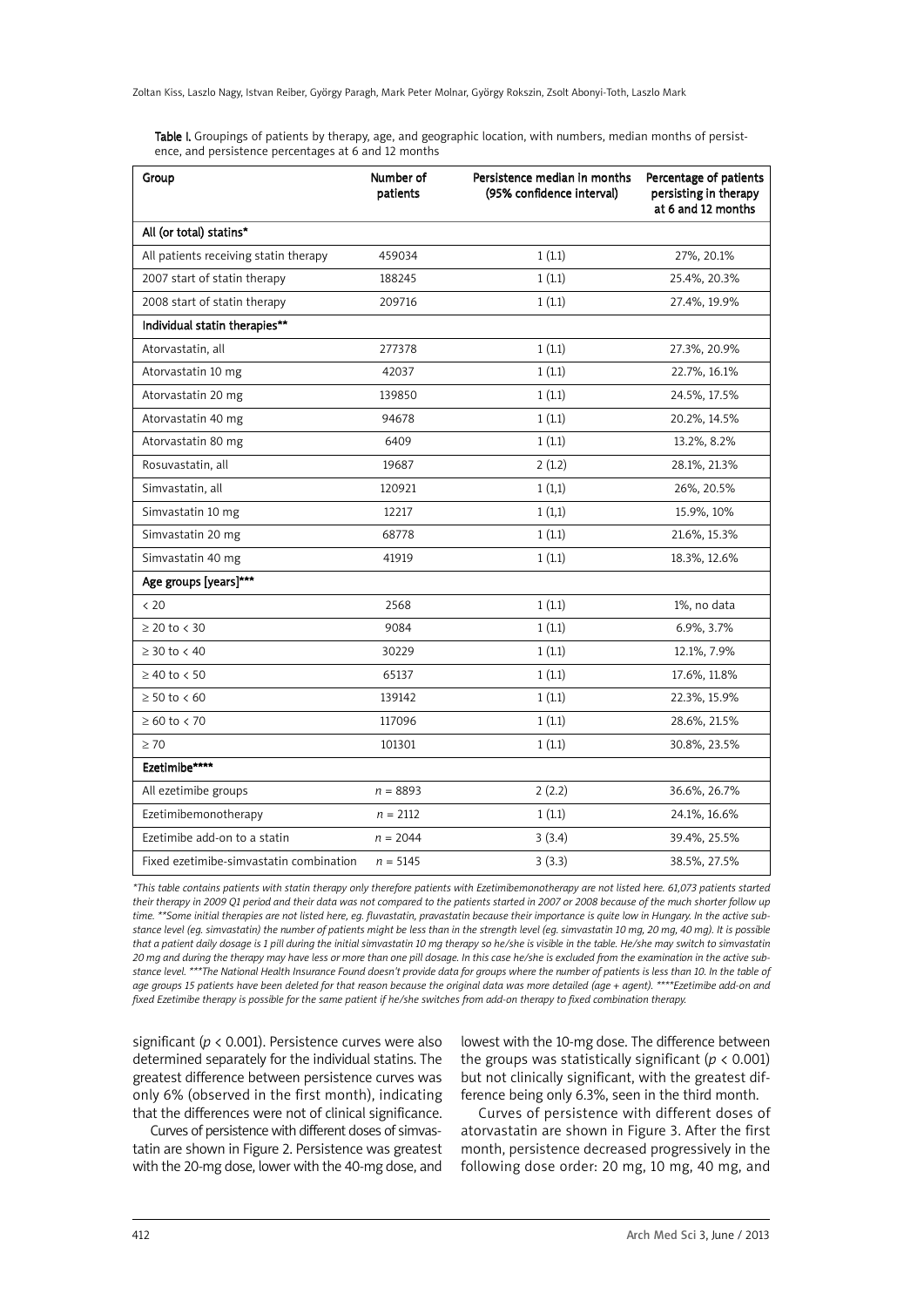



Figure 3. Kaplan-Meier plot of persistence for different atorvastatin doses



Figure 5. Kaplan-Meier plot of persistence for ezetimibe as monotherapy, add-on to a statin, and ezetimibe-statin fixed combination

finally 80 mg, which had a persistence considerably lower than that of the lower doses.

The persistence of initial therapies increased as the age of patients increased (Table I, Figure 4). At 6 months, persistence was 1% for the < 20-year age group and 30.8% for the  $\geq$  70-year age group, an approximate 30% difference between the youngest and oldest age groups. The median persistence for all age groups was 1 month; the differences were statistically significant (*p* < 0.001).

Persistence data for different ezetimibe regimens are shown in Table I and Figure 5. The median per-

100 90 80  $\mathbb{Z}$ 70 Persistence [%] Persistence 60 50 40 30 20 10  $\Omega$ 0123456789 10 11 12 13 14 15 16 17 18 19 20 Time [month]  $-$  Age < 20  $\cdots$  20  $\le$  Age < 30  $-$  30  $\le$  Age < 40  $-$  -  $-$  40  $\leq$  Age  $\lt$  50  $-$  -  $-$  50  $\leq$  Age  $\lt$  60  $60 \leq$  Age < 70  $--70 \leq$  Age

Figure 4. Kaplan-Meier plot of persistence for different age cohorts



Figure 6. Kaplan-Meier plot of total ezetimibe and total statin persistence

sistence with ezetimibe monotherapy was 1 month and that for ezetimibe added to statin or for fixed ezetimibe-statin combination therapy was 3 months. There was no statistically significant difference between the add-on and fixed combination regimens (*p* = 0.94). Persistence with all ezetimibe therapies (median 2 months) was greater than for simvastatin and atorvastatin therapies (Table I and Figure 6).

# Discussion

This is the first study, to our knowledge, of detailed persistence patterns with statin therapy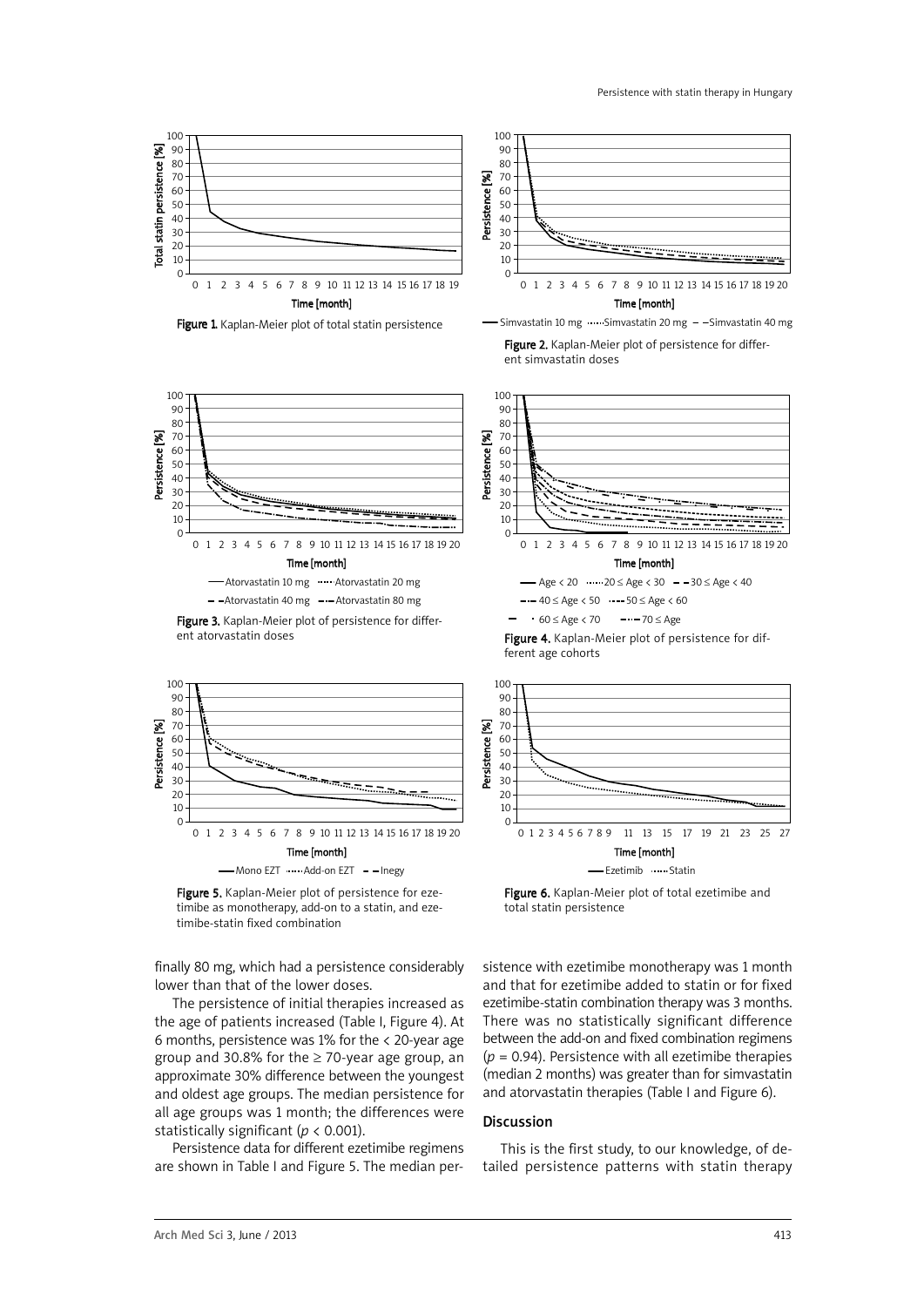among Hungarian patients. We determined that, when persistence was based on a 60-day grace period, the percentage of patients who persisted with therapy was only 46% after 1 month, 40.3% after 2 months, 27% after 6 months, and 20.1% after 12 months. Almost 80% of patients had discontinued therapy during the first year. When persistence was based on a more lenient grace period of 180 days, persistence after 12 months was increased only from 20.1% to 27%. These results indicate that, because of early discontinuation, a considerable proportion of Hungarian patients do not experience advantages of statin therapy. Several studies have shown that the duration of statin therapy can be a major factor in determining therapeutic benefit; therapy that is not sufficiently persistent may provide no significant cardioprotection [14, 15].

Contrary to our expectation, persistence with statin therapy in Hungary was not as great as in developed countries. Compared with the 1-month median persistence we found, Kamal-Bahl *et al*., using less strict criteria than the current study for determining discontinuation, found a median persistence of 27.5 months in the United States (US) [27]. In another US study, Foody *et al*. used discontinuation criteria similar to this study, and found 12-month persistence for atorvastatin in primary prevention to be about 40%, nearly twice as high as our finding of 20.9%; for simvastatin, they found 12-month persistence to be about 30%, compared to 20.5% for our patients [28]. Larsen *et al*., using a 30-day grace period, found that only 11.2% of Danish patients dropped out of therapy after 1 month [29], compared with 54% of Hungarian patients. The Mantel-Teeuwisse *et al*. study in the Netherlands showed significantly better 1-year persistence than in our study: 61.5% vs. 20.1% [30]. Persistence rates higher than those in our study were also observed by Perreault *et al*. in Quebec [31], Helin-Salmivaara *et al*. in Finland [32], Deambrosis *et al*. in Italy [33], and Chodick *et al*. in Israel [34].

However, our study is not the only one to have found a disappointingly rapid drop in drug usage after initiation of therapy for primary or secondary prevention of chronic conditions. In several large, retrospective cohort studies of statin use in the US and Canada, the greatest decline in persistence occurred during the first 3-6 months of treatment, with 25% to almost 50% of patients discontinuing statins within 6 months of starting therapy [35]. In a North American cohort study of elderly patients (65 years or older), almost 15% of the cohort discontinued lipid-lowering therapy after their initial prescription fill, and more than one-third of patients discontinued treatment within 1 year [36]. The study by Chodick *et al*. in Israel found that nearly onethird of the primary-prevention cohort and onequarter of the secondary-prevention cohort discontinued statin treatment after only one prescription fill [34]. These observations are consistent with the health belief model, according to which the likelihood of adherence to a medication regimen is determined by the perceived threat of disease (susceptibility and severity) and perceived benefits of therapy [37]. Given that hyperlipidemia is an asymptomatic disease until a cardiovascular event occurs, the perceived threat of disease and benefits of lipid-lowering therapy may not be tangible to many patients, compromising adherence and persistence.

Our study included fairly adherent patients, by restricting data analyses to patients who were taking 0.75-1.25 times the number of tablets prescribed for them. We could not determine whether patients who took twice as long as they should have to obtain a renewal prescription were cutting their tablets in half and were regularly taking half their prescribed dose daily or were taking a full tablet every other day. Results were affected to a non-significant extent (by 8% to 17%) by eliminating from the analysis the data from those patients who refilled prescriptions regularly but less frequently  $($  < 0.75) or more frequently  $($  > 1.25) than called for by their prescription.

Medication adherence and persistence are interrelated, and both impact clinical outcomes of treatment [12]. Wisniowska and Skowron in Poland found persistence with statin therapy to be 160 days for highly adherent ( $\geq 80\%$ ) patients and 90 days for poorly adherent (< 80%) patients [38]. The difference in our study between 1-year persistence based on 60- and 180-day grace periods indicates that fewer than 7% of patients who were non-adherent for a 60-day grace period resumed therapy during the subsequent 120 days.

A recent systematic review of 19 studies examining the relationship between adherence or persistence to statin therapy and clinical outcomes indicated that high levels of adherence and longer durations of persistence with statins are associated with progressively increasing clinical benefits in primary and secondary prevention populations, including significant reductions in all-cause mortality (OR 0.49-0.66), fatal and nonfatal coronary heart disease events (OR 0.74-0.83), and hospitalizations (OR 0.19-0.70) [15]. A recent comparative cost-effectiveness analysis determined that both reminders/educational materials and pharmacist/nurse management programs were cost-effective interventions to improve adherence with CVD medications associated with incremental cost-effectiveness ratios (ICER) of \$4984 and \$6358 per quality-adjusted life-year (QALY) gained, respectively [39]. According to a World Health Organization report on medication adherence to long-term therapies, "Increasing the effectiveness of adherence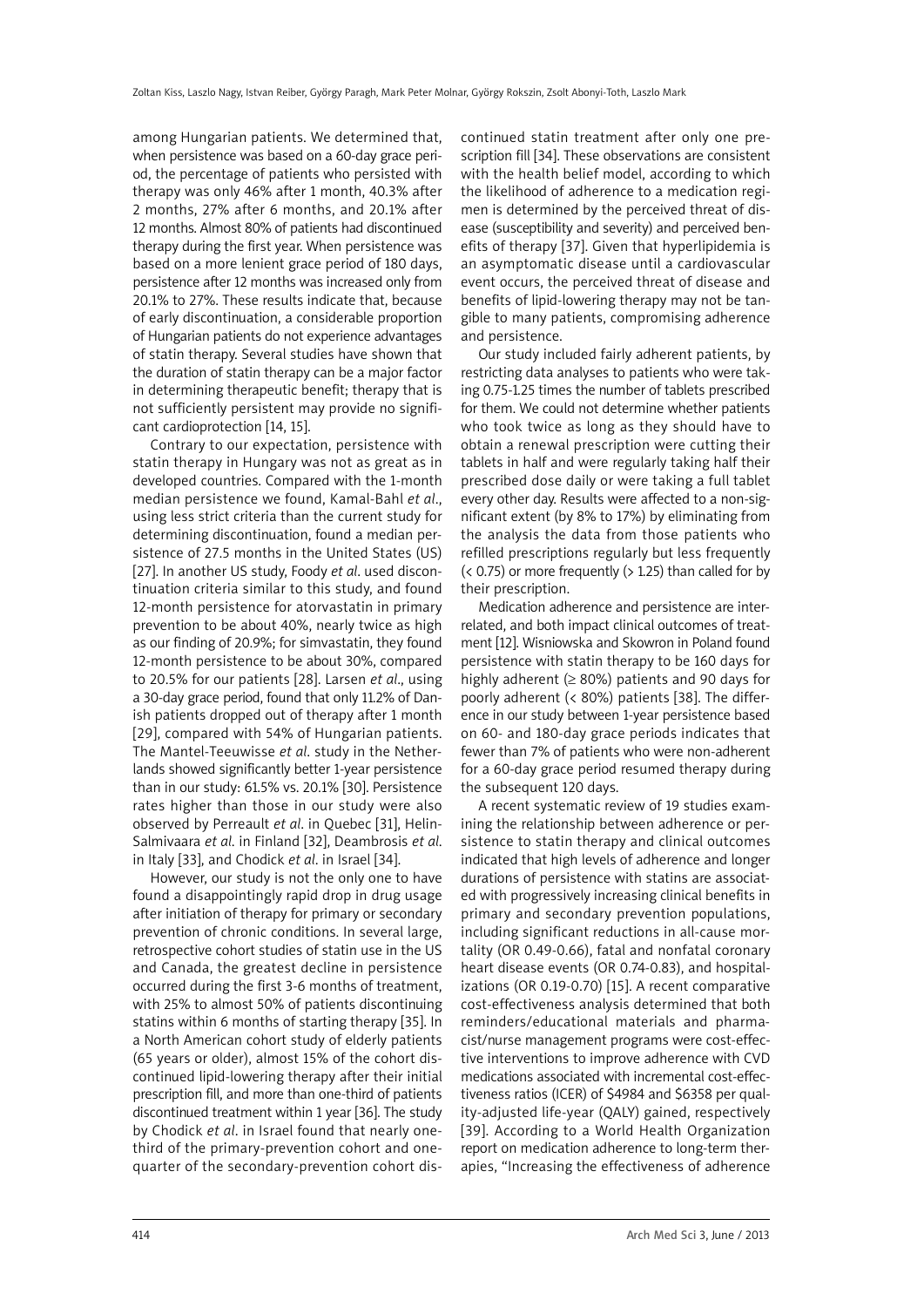interventions may have a far greater impact on the health of the population than any improvement in specific medical treatments" [40].

The increased persistence observed in our study when comparing therapy begun in 2008 with that begun in 2007 was not markedly improved, but may signal a trend toward continuing improvement over time.

We found that discontinuation of therapy decreased with increasing age; older patients tended to be more adherent to physicians' instructions. In the sixth month of therapy, there was approximately a 30% difference in median persistence between the youngest and oldest age groups. Although this difference was statistically significant ( $p$  < 0.001), the median persistence for all groups was only 1 month. One month was also the median persistence for the total statin group and the groups of users of individual statins (other than rosuvastatin, which had a median persistence of 2 months). Thus, the percent of patients dropping out of therapy early is considerable for all age and therapy groups, regardless of any statin switching or dose changing that may have taken place. The causes of the discontinuation were not studied. On reason might be that the statin induced muscle complaints, the frequency of which in observation studies could be 5-10% [41]. In a prospective cohort study investigating the effect of physical activity and statins conducted on more than 10 000 patients during a 10-year follow-up the mortality risk was significantly better in people taking statins than in those not taking statins (18.5% vs. 27.7%) (*p* < 0.0001). In patients who took statins, mortality risk decreased as fitness increased (a similar trend between fitness and mortality was observed in patients without statins) [42].

Other studies have yielded conflicting results regarding association of persistence with age. Several found, as have we, that persistence improves with increasing patient age (up to a certain 'threshold' in some cases [e.g., 55-64 years of age], beyond which persistence declines) [30, 43, 44], while others found older age to be a predictor of poor longterm persistence [28, 36].

The median persistence with combined ezetimibe and statin therapy – whether ezetimibe was added on to a statin or was prescribed as an ezetimibe-statin fixed combination – was 3 months, which was longer than the 1-month persistence with total statin therapy. Greater persistence with combination ezetimibe and statin therapy than with total statin therapy was observed through a full year: 25.5% with ezetimibe add-on therapy and 27.5% with fixed-combination therapy compared to 20.1% at 12 months for total statin persistence.

Based on the Hungarian subsidy system, we were able to consider treatments containing ezetimibe prescribed for patients with CVD as secondary prevention treatments. We could not determine whether statin monotherapy was used for primary or secondary prevention, other than for atorvastatin 80-mg therapy, which, in Hungary, is subsidized only for secondary prevention. Several groups of investigators have reported that patients receiving secondary-prevention therapy were more adherent to their drug regimen than those receiving primary-prevention therapy, possibly due to an increased appreciation of the importance of managing their risk factors) [33, 43, 44].

Kamal-Bahl *et al*. studied a US population with private health insurance and found that, using a 180-day grace period, persistence after 1 year was greater for statin users (71.1%) than for ezetimibe users (67%) [27]. These investigators did not specify whether therapy was used for primary or secondary prevention.

There is a limitation of this investigation in that we studied only those prescriptions that were subsidized by the National Health Insurance Fund. Undoubtedly there were patients who were persistent with statin therapy but were unknown to us because they were able to continue taking a drug for longer than the 60-day grace period without applying for a fund subsidy. These patients may have received the drug while in the hospital, been discharged from the hospital with a supply of the drug, used drugs left over from a relative's or friend's supply, or received samples of drugs.

We did not assess proportions of patients making and keeping appointments for follow-up lipid tests and physician visits, factors which can impact adherence to therapy. In a large cohort study, Benner *et al*. demonstrated that patients who received follow-up physician visits and lipid tests were 45% more likely to be adherent (95% CI 1.34-1.55) to lipidlowering therapy [45].

In conclusion, we can state that the low rate of persistence with statin therapy that we observed in Hungary is likely associated with occurrence of cardiovascular events or deaths that otherwise might have been prevented by appropriately longterm continuation of statin therapy. These data are consistent with a likely financial drain on national resources used to subsidize suboptimal statin therapy, with insufficient yields of health improvement in the Hungarian population. Persistence with lipidlowering therapy among Hungarian patients needs to be increased. The key to improvement is the patient-physician relation. Every time a patient meets a health care professional the attention for the importance of taking the pills properly has to be drawn up. The possible side effects must be discussed in detail. The patients' motivation could be increased by explaining the role of cholesterol in the prevention of atherosclerosis. Broad professional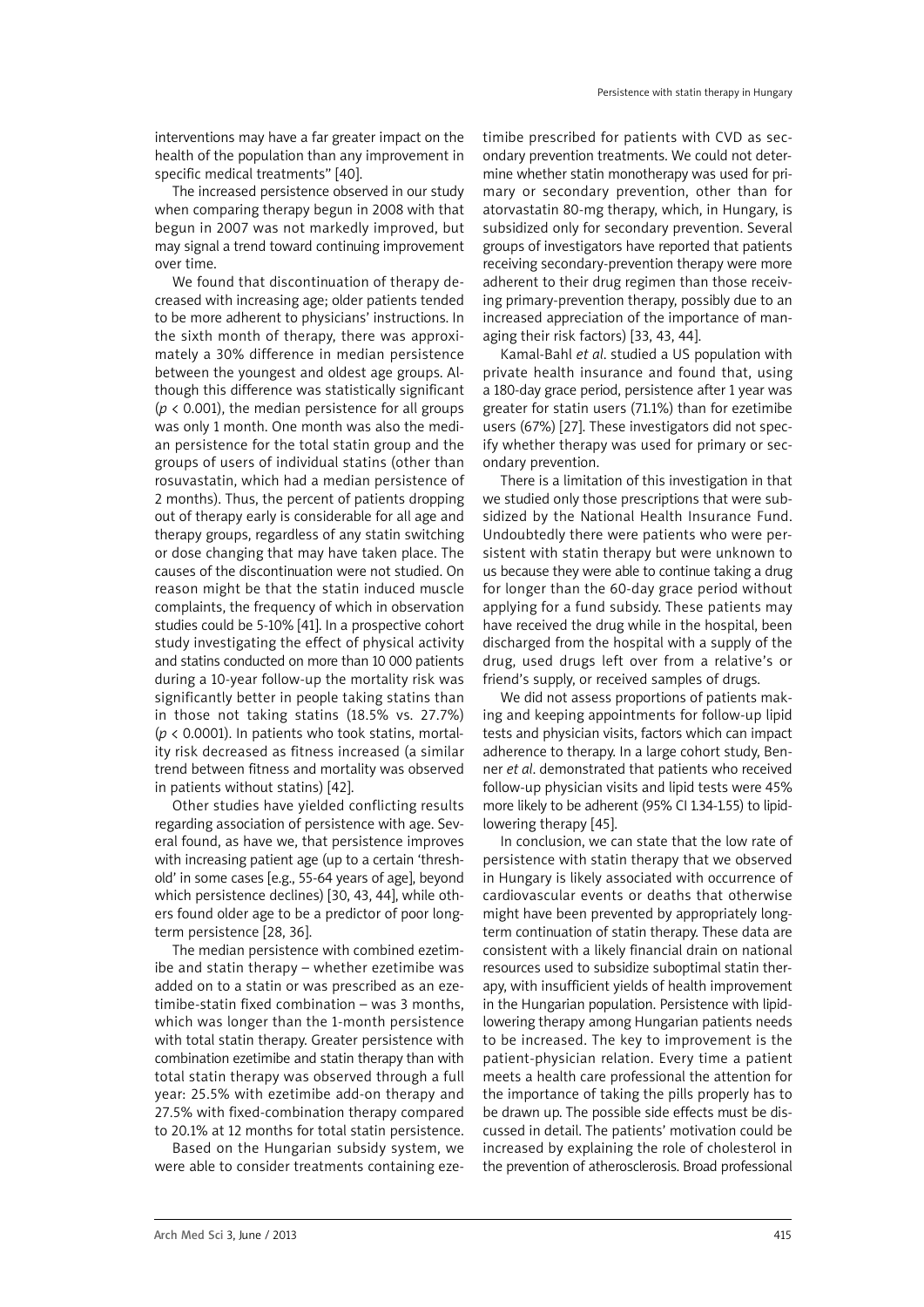cooperative efforts, including those of pharmacists, in order to optimize the beneficial effects of lipid therapies, to improve the patients' persistence, could further reduce cardiovascular morbidity and mortality.

#### Acknowledgments

Data from the Hungarian Institutional Database of the National Health Insurance Fund were used in the study.

#### **References**

- 1. Józan P. Changes in the socio-economic system and political regime and the fourth stage of the epidemiological transition [Hungarian]. Orv Hetil 2012; 153: 662-77.
- 2. Helis E, Augustincic L, Steiner S, et al. Time trends in cardiovascular and all-cause mortality in the 'old' and 'new' European Union countries. Eur J Cardiovasc Prev Rehabil 2011; 18: 347-59.
- 3. Szucs TD. Healing unhealthy Hungarian hearts at what cost? With what benefit? Cardiovasc Drugs Ther 2006; 20: 239-43.
- 4. Mercando AD, Lai HM, Aronow WS, et al. Reduction in atherosclerotic events: a retrospective study in an outpatient cardiology practice. Arch Med Sci 2012; 8: 57-62.
- 5. Lai HM, Aronow WS, Mercando AD, et al. The impact of statin therapy on long-term cardiovascular outcomes in an outpatient cardiology practice. Arch Med Sci 2012; 8: 53-56.
- 6. Mark L, Paragh GY, Karadi I, et al. Changes in attainment of lipid goals by general practitioners and specialists in patients at high cardiovascular risk in Hungary during 2004-2008. Arch Med Sci 2010; 6: 695-700.
- 7. Mark L, Paragh GY, Karadi I, et al. An attempt to make lipid-lowering therapy more effective in Hungary. The results of MULTI GAP 2010 and the Plus Program. Arch Med Sci 2011; 7: 760-6.
- 8. Mark L, Paragh GY, Karadi I, et al. How can we further improve the LDL-cholesterol target level achievement rate based on the Hungarian MULTI GAP 2011 study results and considering the new European dyslipidaemia guidelines? Arch Med Sci 2012; 8: 608-13.
- 9. Ray KK, Cannon CP, Braunwald E. Recent trials of lipid lowering. Int J Clin Pract 2007; 61: 1145-59.
- 10. Cholesterol Treatment Trialists' (CTT) Collaboration. Efficacy and safety of more intensive lowering of LDL cholesterol: a meta-analysis of data from 170 000 participants in 26 randomised trials. Lancet 2010; 376: 1670-81.
- 11. Peterson AM, Nau DP, Cramer JA, et al. A checklist for medication compliance and persistence studies using retrospective databases. Value Health 2007; 10: 3-12.
- 12. Cramer JA, Roy A, Burrell A, et al. Medication compliance and persistence: terminology and definitions. Value Health 2008; 11: 44-7.
- 13. Cardinal H, Monfared AA, Dorais M, et al. The concept of the 'percent wasted patients' in preventive health strategies. Pharmacoepidemiol Drug Saf 2006; 15: 57-61.
- 14. Downs JR, Clearfield M, Weis S, et al. Primary prevention of acute coronary events with lovastatin in men and women with average cholesterol levels: results of AFCAPS/ TexCAPS. Air Force/Texas Coronary Atherosclerosis Prevention Study. JAMA 1998; 279: 1615-22.
- 15. Simpson RJ Jr, Mendys P. The effects of adherence and persistence on clinical outcomes in patients treated with statins: a systematic review. J Clin Lipidol 2010; 4: 462-71.
- 16. Ho PM, Spertus JA, Masoudi FA, et al. Impact of medication therapy discontinuation on mortality after myocardial infarction. Arch Intern Med 2006; 166: 1842-7.
- 17. Moride Y, Hegele RA, Langer A, et al. Clinical and public health assessment of benefits and risks of statins in primary prevention of coronary events: resolved and unresolved issues. Can J Cardiol 2008; 24: 293-300.
- 18. Perreault S, Blais L, Lamarre D, et al. Persistence and determinants of statin therapy among middle-aged patients for primary and secondary prevention. Br J Clin Pharmacol 2005; 59: 564-73.
- 19. Osterberg L, Blaschke T. Adherence to medication. N Engl J Med 2005; 353: 487-97.
- 20. McHorney CA. The adherence estimator: a brief, proximal screener for patient propensity to adhere to prescription medications for chronic disease. Curr Med Res Opin 2009; 25: 215-38.
- 21. Poluzzi E, Piccinni C, Carta P, et al. Cardiovascular events in statin recipients: impact of adherence to treatment in a 3-year record linkage study. Eur J Clin Pharmacol 2011; 67: 407-14.
- 22. Rasmussen JN, Chong A, Alter DA. Relationship between adherence to evidence-based pharmacotherapy and longterm mortality after acute myocardial infarction. JAMA 2007; 297: 177-86.
- 23. Lindgren P, Eriksson J, Buxton M, et al.; the ASCOT trial investigators. The economic consequences of nonadherence to lipid-lowering therapy: results from the Anglo-Scandinavian-Cardiac Outcomes Trial. Int J Clin Pract 2010; 64: 1228-34.
- 24. Aubert RE, Yao J, Xia F, Garavaglia SB. Is there a relationship between early statin compliance and a reduction in healthcare utilization? Am J Manag Care 2010; 16: 459-66.
- 25. Gadkari AS, McHorney CA. Medication nonfulfillment rates and reasons: narrative systematic review. Curr Med Res Opin 2010; 26: 683-705.
- 26. Jermendy G, Wittmann I, Nagy L, Kiss Z, et al. Persistence of initial oral antidiabetic treatment in patients with type 2 diabetes mellitus. Med Sci Monit 2012; 18: CR72-7.
- 27. Kamal-Bahl SJ, Burke T, Watson D, et al. Discontinuation of lipid modifying drugs among commercially insured United States patients in recent clinical practice. Am J Cardiol 2007; 99: 530-4.
- 28. Foody JM, Joyce AT, Rudolph AE, et al. Persistence of atorvastatin and simvastatin among patients with and without prior cardiovascular diseases: a US managed care study. Curr Med Res Opin 2008; 24: 1987-2000.
- 29. Larsen J, Andersen M, Kragstrup J, et al. High persistence of statin use in a Danish population: compliance study 1993-1998. Br J Clin Pharmacol 2002; 53: 375-8.
- 30. Mantel-Teeuwisse AK, Goettsch WG, Klungel OH, et al. Long term persistence with statin treatment in daily medical practice. Heart 2004; 90: 1065-6.
- 31. Perreault S, Blais L, Dragomir A, et al. Persistence and determinants of statin therapy among middle-aged patients free of cardiovascular disease. Eur J Clin Pharmacol 2005; 61: 667-74.
- 32. Helin-Salmivaara A, Lavikainen P, Ruokoniemi P, et al. Persistence with statin therapy in diabetic and nondiabetic persons: a nation-wide register study in 1995- 2005 in Finland. Diabetes Res Clin Pract 2009; 84: e9-11
- 33. Deambrosis P, Saramin C, Terrazzani G, et al. Evaluation of the prescription and utilization patterns of statins in an Italian local health unit during the period 1994-2003. Eur J Clin Pharmacol 2007; 63: 197-203.
- 34. Chodick G, Shalev V, Gerber Y, et al. Long-term persistence with statin treatment in a not-for-profit health main-